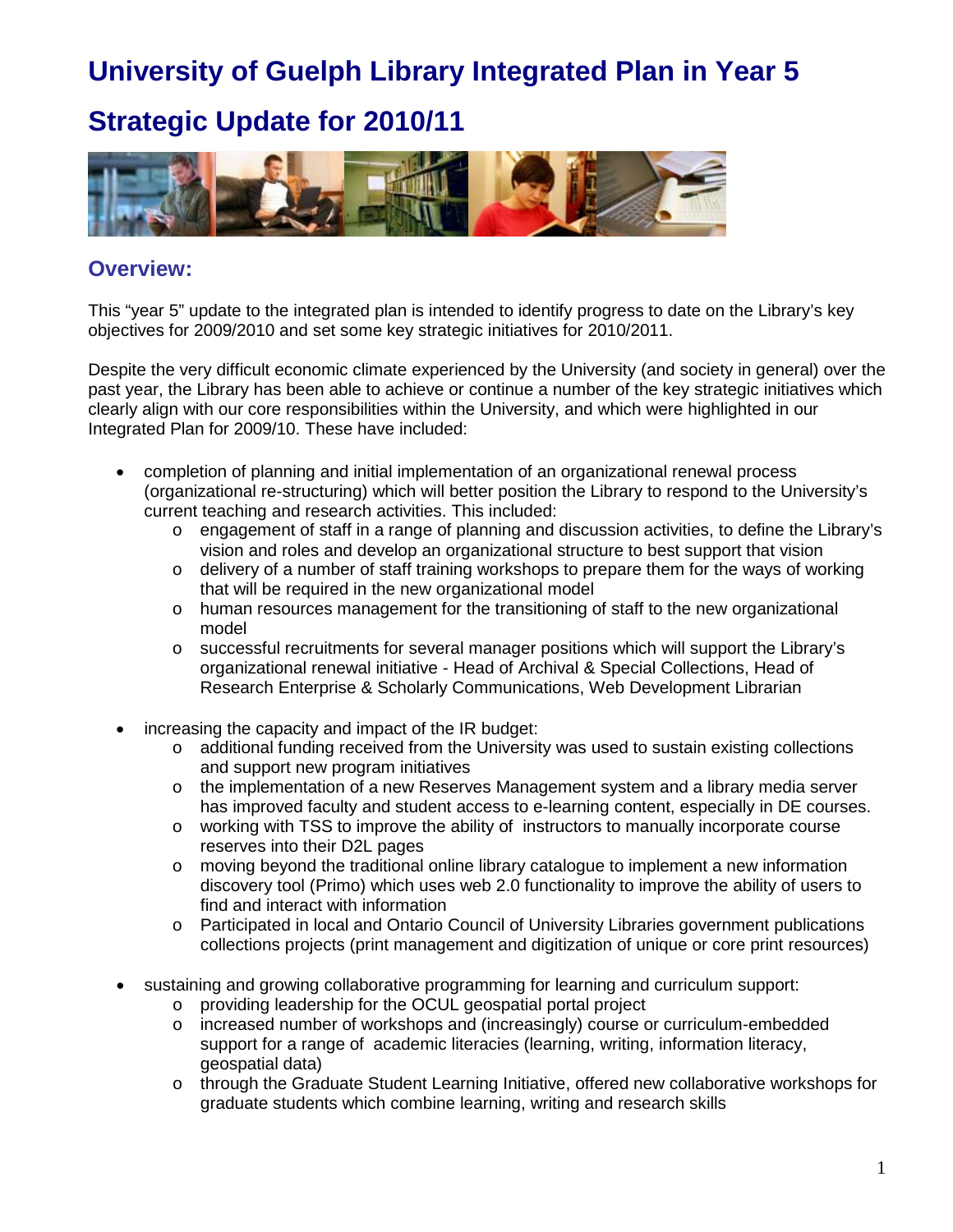### **Strategic Update for 2010/11**



- continuing to foster an active academic town square through hosting of events and other initiatives (e.g. Campus Author; Living Library event; student-juried art show; Improvisation, Community and Social Practice exhibition, etc.)
- Improving Library services to the research community:
	- o In response to requests from external private and public sector research partners, piloting development of a cost-recovery service for library services such as document delivery, selected dissemination of information services, and enhancing information literacy for research staff.
	- o In conjunction with Graduate Studies introduced an e-thesis programme to enable digital submission of theses facilitating the submission process and increasing exposure of students' work
	- o Increased the number of Open Journal Systems-hosted academic journals and collections in the institutional repository, the Atrium
	- o continued development of OurOntario digital collections (making the Library's Archival & Special Collections available over the web)
- focusing development activities (University Campaign) on the Library's goals for expanding and renewing the archival & special collections facilities
- based on continuous review of building and collections usage patterns, and the need to adjust for the loss of staff positions through the VERR program, introducing facilities, staffing and work process efficiencies:
	- o adjusting opening hours and material re-shelving to align with usage patterns; reducing staff intervention in the booking of group study spaces and grad carrels
	- o removing collections from the OVC Library and moving to virtual rather than onsite services whenever possible. Transitioning management of the facilities and its furnishings and equipment to OVC is underway, so that it can be repurposed as study and learning space for the College.
	- $\circ$  reviewing and making adjustments to the Library's public IT infrastructure services e.g. distributed printing, public laptop loans and service demands, public desktop usage

The next fiscal cycle will present the Library with some very difficult financial and organizational challenges. In 2010/11, along with the rest of the University, we will be in the third year of a multi-year plan to reduce the Library's budget as part of the University's efforts to eliminate its structural deficit. May 2010 also marks the point in time when most of the Library staff that have opted into the University's 2008 Voluntary Resignation/Retirement program will be leaving, and the resulting adjustments to services and staffing priorities will need to be implemented. The Library's strategic focus over the next year will therefore be one of conservation, as we seek to maximize and carefully allocate our available resources in ways that will have the highest level of impact for our top priorities and core services.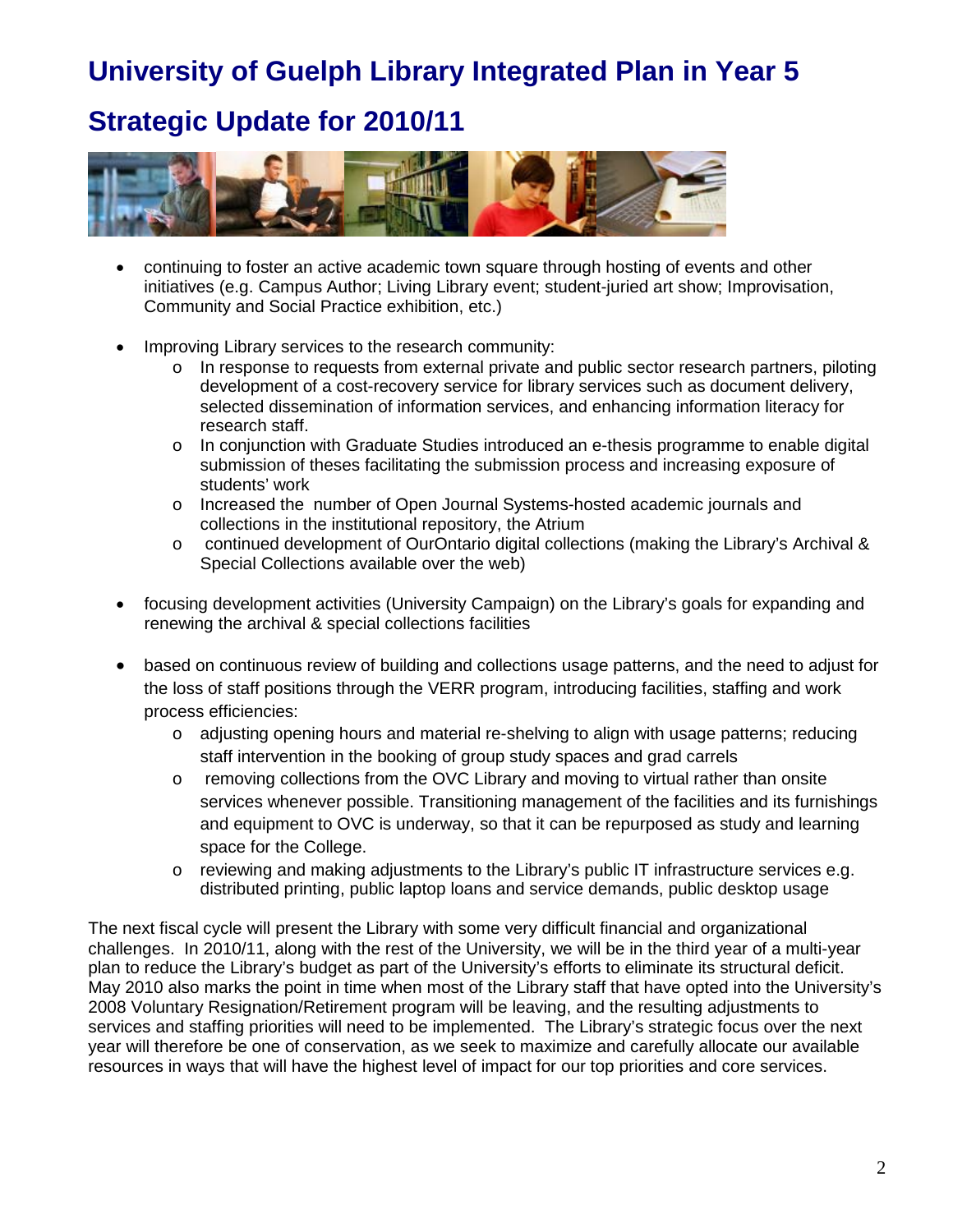### **Strategic Update for 2010/11**



## **Strategic Directions for 2010/2011**

### **Strategic Priority 1: Enrich the user's experience – enhance the learner's success, partner with faculty, and support research**

**Key Area: Create a vibrant "academic town square" and user experience**

- Implementing the recommendations of an accessibility review of the Library's "soft services", which will complement the physical facilities review already completed and enable full participation in the "academic town square" for people with disabilities and assist the Library in meeting AODA obligations.
- Complete and review recommendations of User Services Review to determine resource implications and implementation strategy.
- New user experience team is charged with identifying and prioritizing areas for improving the users' experience online and in the Library and with developing and applying user experience design principles to online and in-person user service and space development
- Create a design, operational plan, and proposal for a Research Commons and Digital Discovery Centre. This is collaboration between COA, CME, CSHAS, CCS, the Office of Research and the Library. The RCDDC is envisioned as place where faculty and graduate students can collaborate on innovative research projects, explore and create digital resources and tools, manage data, and consult experts. As a commons it creates a community and knowledge network of digital scholars fostering multi- and inter-disciplinary research.
- Explore, through the Learning Commons partnership, the development of an online point of connection and suite of resources for students in search of study groups partners to improve and expand student access to peer tutoring opportunities. Responds to needs of students looking to connect with others in their classes to engage with course content and improve learning skills..
- Enhance research consultation services and programmes such as: research, data, author rights, copyright, publishing and open access consultations, and, data and information management services.
- Seek cross-University investment to increase Writing Services staffing levels, to respond to growth in embedded curricular programs and the need for ESL graduate student support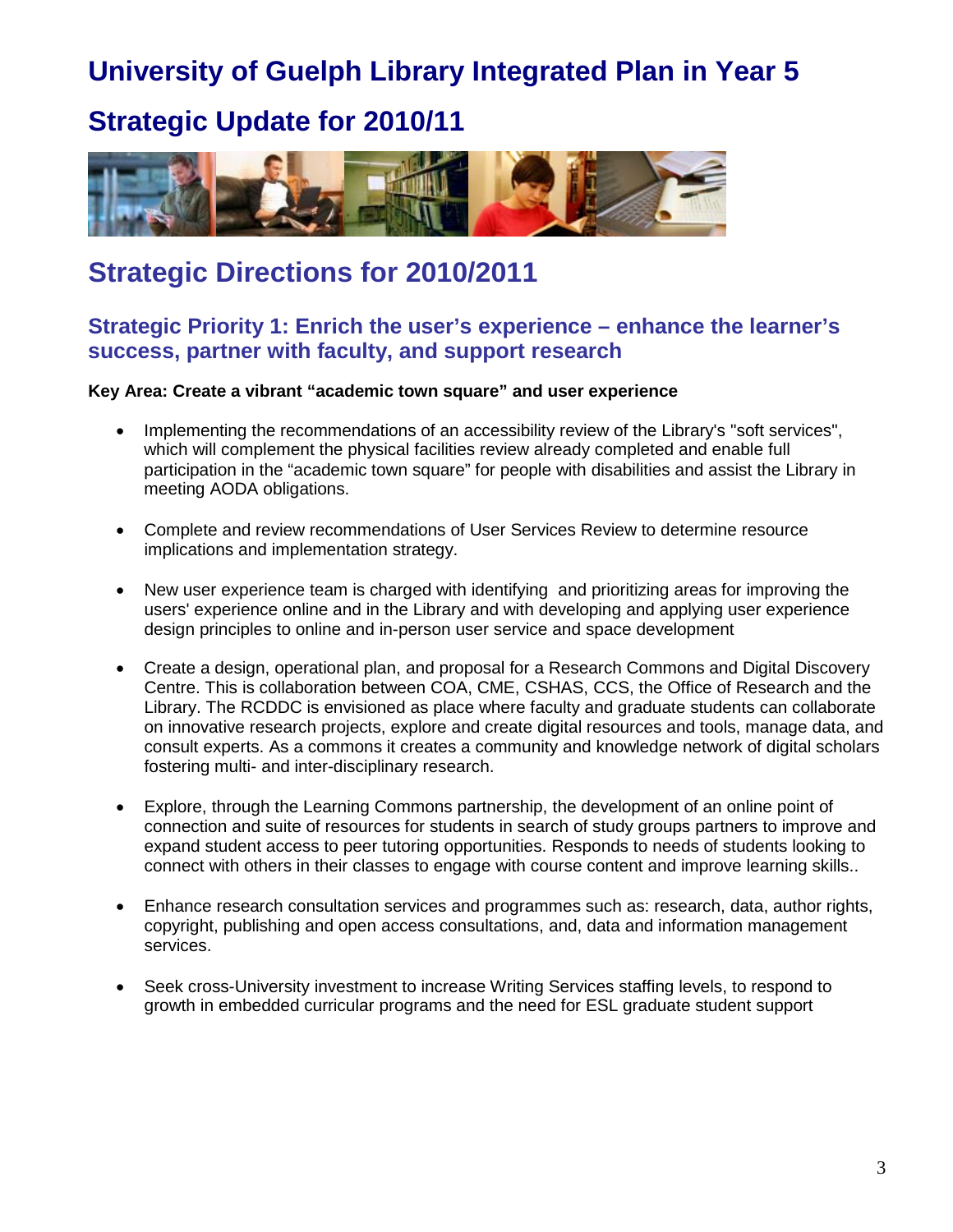## **Strategic Update for 2010/11**



### **Strategic Priority 2: Create and sustain an agile information space: IT infrastructure**

#### **Key Area: Provide computing facilities that meet the needs of library users and staff**

- Replace the current networked distributed printing service system to allow for seamless wireless and wired printing and eliminating the need for a separate payment card thus reducing Library staff mediation in payment and card systems.
- Review service agreement and Library's contribution to CCS managed lab services.
- Identify best solutions for immediate server migration needs; explore collaboration with CCS's Managed Server virtualization service.
- Investigate and find solutions for storage needs in collaboration with CCS.

#### **Key Area: Provide maximum availability and performance of online services**

- Implementation of Ares portal to Access Copyright's Rights Management System. Together with our TUG partners, Guelph will be providing criteria to Atlas systems for the design of an electronic gateway from Ares to Access Copyright's Rights Management System and will also assist with the testing and development. The portal will expedite the clearance of eLearning and Reserve copyright permissions, saving time and staff resources as well as facilitating more timely availability of Course Reserve readings to users.
- Selection and implementation of a content management system to help empower Library employees and service areas to manage web content and make changes and modifications to websites quickly and easily.
- Develop a Library intranet in response to the Internal Communications Team recommendation for a centralized location for internal communications and organizational information (intranet and repository). These activities will be guided by a project charter and executed by a cross-functional project team.

#### **Key Area: Develop and evolve the Library's online services to provide seamless access to information resources and services**

• Further develop the integration of Ares Course Reserve services with Desire2Learn (CourseLink) in collaboration with TSS. Plans are underway to incorporate new features such as student Hot Lists and the automatic loading of Ares content into relevant D2L course pages. This initiative will further enhance student learning and meet faculty demands for more streamlined access to Course Reserve content within D2L.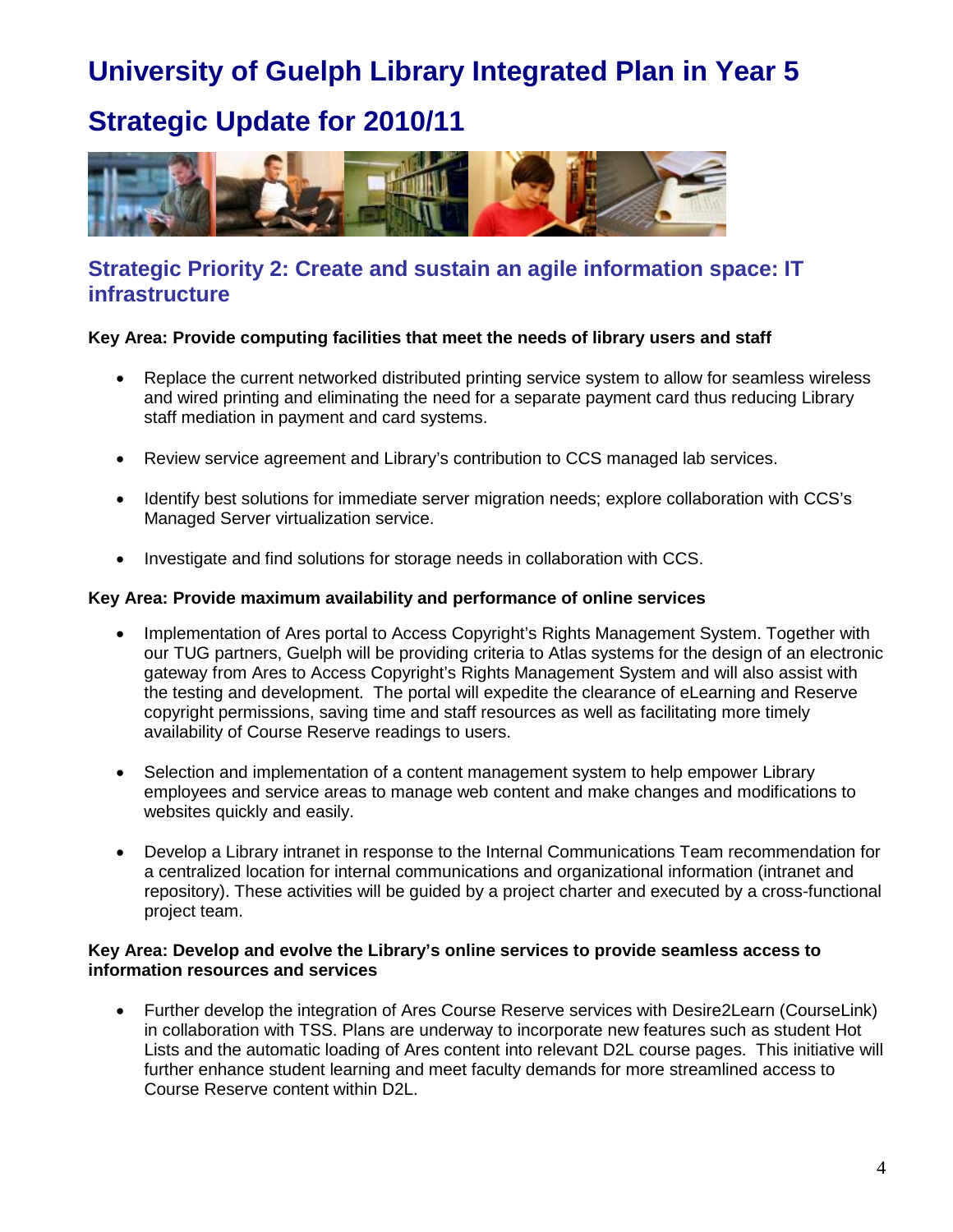# **Strategic Update for 2010/11**



- Pilot electronic delivery of TUGdoc and ILL articles this would improve service to patrons by providing immediate desktop delivery of requests and would reduce the pickup load at the Circulation desk.
- Develop a core infrastructure for local digital collections initiatives that meets national and international standards for data harvesting, metadata, access, and preservation. Take project to pilot stage and eventually into production.
- Develop a Virtual Research Environment platform to provide research teams with enhanced tools for digital asset management, collaboration, data curation and preservation, and knowledge dissemination

### **Strategic Priority 3: Building information collections – the digital imperative, the transformation of scholarly communication and responsible stewardship**

#### **Key Area: Build and enhance information collections**

The Library's plans in regards to Information Resources for 2010/11 reflect the need to address longterm financial pressures, primarily from serials inflation on electronic resources. The focus this year is not on acquisition of significant new resources but on the costs of sustaining current resource commitments; acquisitions of significant new content will need to be leveraged from within the existing information resources budget. In addition, the forecast assumes a straight line, base currency exchange rate, and so the effects of exchange rate fluctuation have been removed from cost calculations and planning priorities.

In addition, the move by the provincial government to harmonize the provincial sales tax with the GST to form the HST will result in additional tax payable on electronic resources. Currently library eresources are considered taxable under a ruling by CRA. The Library pays a net of 33% of tax payable on the GST (67% is rebateable). The impact of this tax harmonization in self-assessed tax on current E-resources expenditures will be a \$67,000 increase.

- Secure additional funding for our information resources in order to ensure that the Library can continue to provide access to world-class scholarly information. The Library is extremely challenged to respond to the following complex pressures on the information resources budget:
	- $\Rightarrow$  rising cost of inflation on information resources averaging 6% annual base budget increases needed, approximately \$234,000 for 2010/11,
	- $\Rightarrow$  need to secure funding for the Canadian Research Knowledge Network resources (the initial funding has been provided through CFI, but this subsidization will end in 2010 and the University is contractually committed to continue funding these resources after the CFI funding ends) - \$167K OTO for 2010/11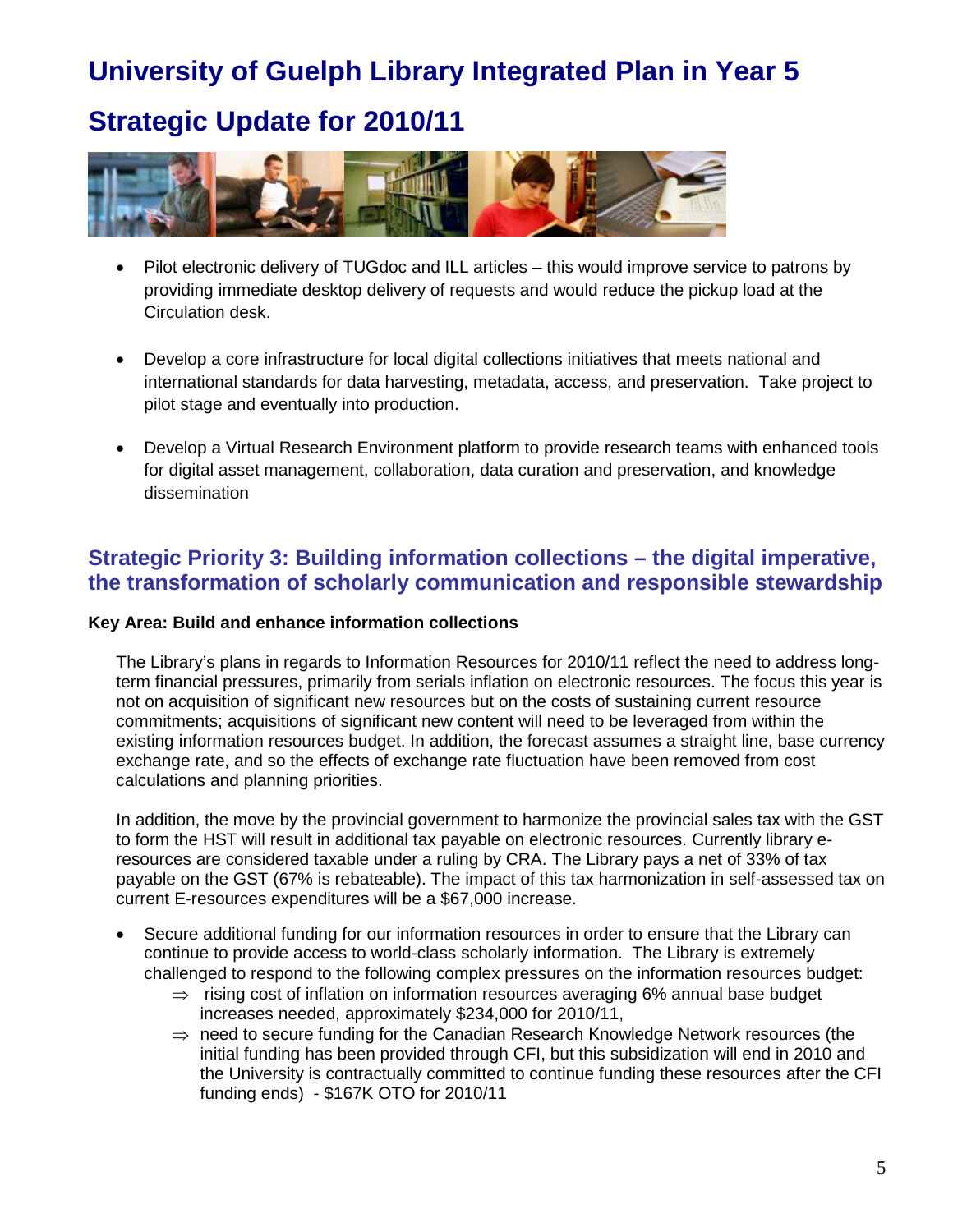## **Strategic Update for 2010/11**



- $\Rightarrow$  restrictive publishing and licensing regimes (limiting the use of electronic information and requiring the payment of premiums for copyright clearance and permissions particularly for usage within D2L or other online course systems)
- $\Rightarrow$  multi-year licensing and funding commitments for electronic resources "packages", which reduce the Library's ability to selectively cut specific titles or resources
- $\Rightarrow$  urgent need to increase funding for new and fast-growing services such as e-learning support and open access publishing which require copyright clearance payments and author publishing and open access financial support – annual base budget increases of \$10K and \$40K respectively
- $\Rightarrow$  the demands of new academic programs and new research initiatives, which often require significant start-up funding for purchase of core information resources in order to meet assessment and accreditation criteria – annual base budget increase of \$25K requested but this does not allow for any significant investments
- $\Rightarrow$  need to secure additional funding to support the acquisition of e-books– annual base budget increase of \$25K requested
- Continue to invest in consortial purchasing and digital management of electronic resources in order to maximize the Library's buying power and increase efficiency of information delivery and access in support of research, teaching and learning e.g. the Ontario Scholars Portal and the Canadian Research Knowledge Network (CRKN).
- Work to re-align information resources spending with the University's curriculum revision process as it proceeds, to eliminate spending on programs/courses which are no longer being taught
- Maximize OTO spending on information products of high value to the University (e.g. backfiles of core journal titles), rather than committing to multi-year licensing which may not be sustainable in future years
- Invest in strategic pre-payment for some of our multi-year electronic licenses, in order to receive discounts, ensure the long-term availability of key scholarly information products, and take best advantage of small year-end surpluses in the Information Resources budget (due to slippage in year-end vendor billing cycles)
- Re-negotiating vendor contracts in order to achieve maximum flexibility regarding cost or payment strategies – this will help us to respond more effectively to our local needs and financial practices, and to ensure best value for money spent
- Research and plan a re-assessment of the inclusion of file-level descriptions for Archival and Special Collections materials in Trellis
- Continuing to support building collaborative collections with the University of Guelph-Humber Library Services through the UofGH collaborative collection development plan

#### **Key Area: Supporting scholarly communication through open access to digital collections**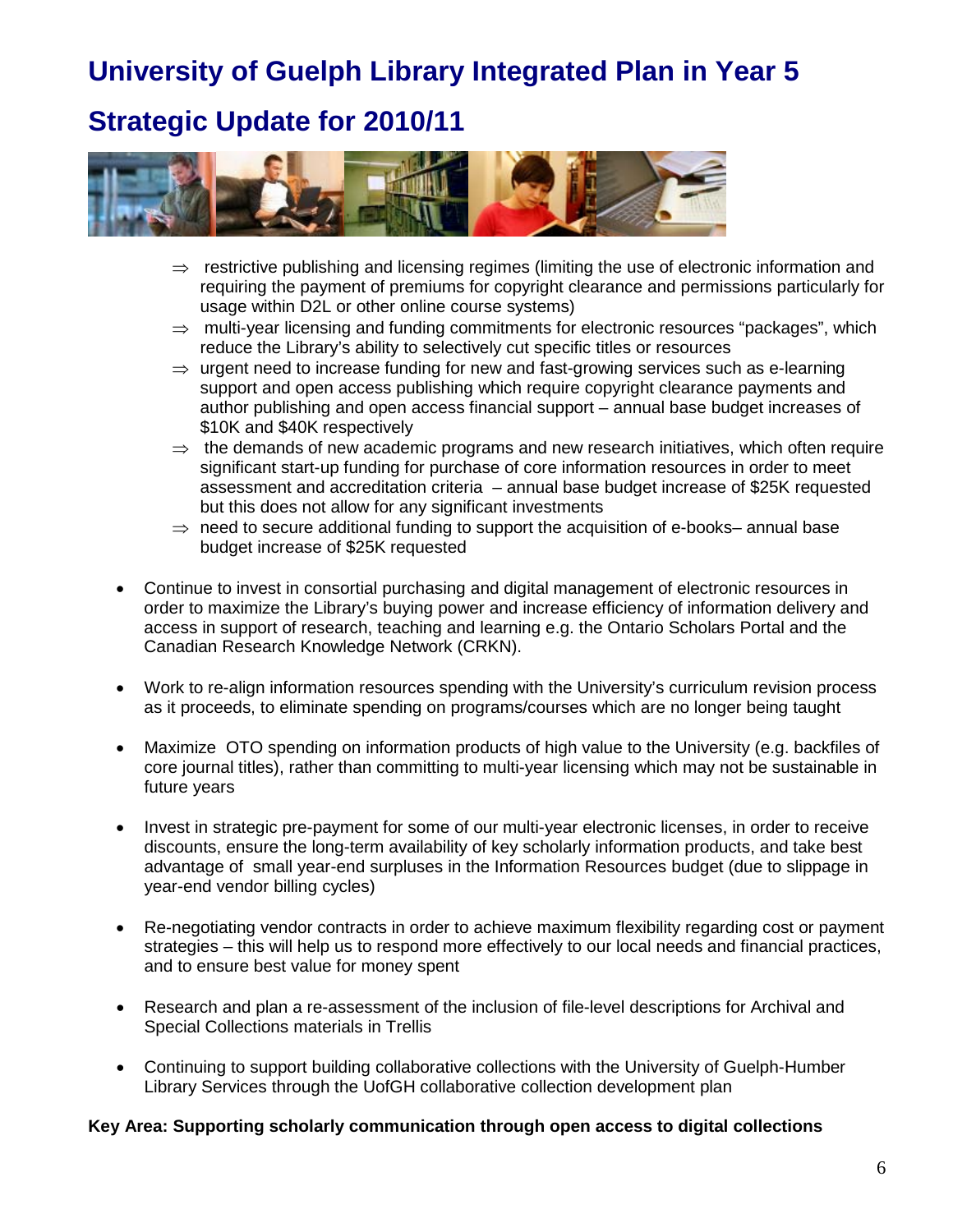## **Strategic Update for 2010/11**



- Establish the new research and scholarly communications programme in collaboration with campus partners:
	- $\Rightarrow$  Develop a Virtual Research Environment providing research teams with enhanced tools for digital asset management, collaboration, data curation and preservation, and knowledge dissemination
	- $\Rightarrow$  Introduce data consultation services to steward data throughout the life of the research cycle and beyond
	- $\Rightarrow$  Launch the e-thesis programme so that all students are aware of the option to submit their theses digitally, facilitating their submission, increasing exposure of their work, and contributing to the greening of the campus
	- $\Rightarrow$  Growing the institutional repository to accommodate additional open access mandates and celebrate the intellectual output of the university
	- $\Rightarrow$  Reach out to print-only journals to offer them our OJS platform for open access, peerreviewed scholarly journals
	- $\Rightarrow$  Promote the concept of open access by encouraging adoption of open access mandates and contributing to author-pays open access publishing
	- $\Rightarrow$  Acting as a campus resource for information on author rights, copyright and alternative publishing options
	- $\Rightarrow$  Leverage our relationship with vendors and publishers to advocate for publisher agreements that allow authors to retain as many rights as possible over their intellectual product
- Develop a formal digitization strategy, policy and infrastructure to increase visibility and access to unique holdings. We will continue to digitize a number of special collections (e.g. Theatre, LMM, Scottish, landscape architecture and culinary collections) and to participate in global, national, regional, and institutional digital conversion initiatives, including the Open Content Alliance and Our Ontario.

#### **Key Area: Ensure permanent access to and physical storage of information resources**

• Capital Campaign targeted to secure the funding required for a significant renovation and extension of Archival and Special Collections to accommodate the growth of these collections (the current collections facility is projected to reach maximum capacity by 2012), ensure their long-term preservation, and increase access and visibility.

### **Strategic Priority 4: Building collaborative relationships to achieve goals**

#### **Key Area: Collaborating in the learning and research environments**

• Collaborate with COA, CME, CSHAS, CCS, the Office of Research in the design and planning proposal for a Research Commons and Digital Discovery Centre to establish critical central infrastructure and support for digital humanities and social sciences research and create a community of interdisciplinary scholars, faculty and graduate students.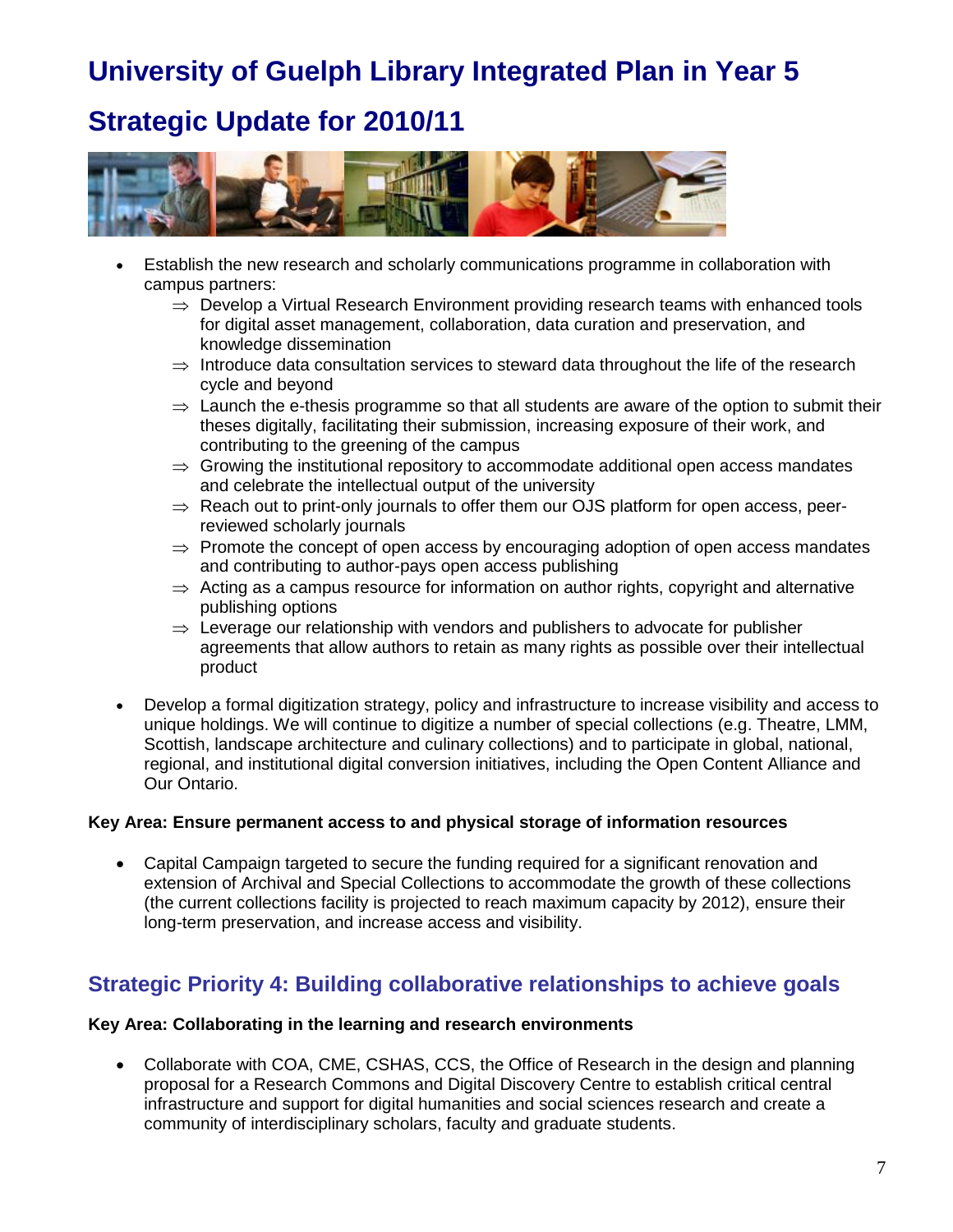## **Strategic Update for 2010/11**



- Collaborate with Graduate Studies on the launch of and awareness campaign for the e-thesis programme so that all students are aware of the option to submit their theses digitally, facilitating their submission, increasing exposure of their work, and contributing to the greening of the campus.
- Reinforce the partnership between the University of Guelph and the University of Guelph-Humber Learning Commons, exploring joint ventures to bring comprehensive learning services to students
- Work with other campus support and academic units to enhance and improve coordination of academic support for ESL learners
- Work with the Graduate Student Learning Initiative on their exploration into the provision of more integrated research services for graduate students, in particular in the area of research management support.
- Collaborate with other campus partners such as students, and Student Life and Residence Staff in the development of an online point of connection and suite of resources for students in search of study groups to improve and expand student access to peer tutoring opportunities.
- Collaborate with the Office of Research and other campus partners in the establishment of new research and scholarly communications programmes, services, and networks.
- A&SC will continue to collaborate in and support major national research projects by participating on archival committees and contributing materials e.g. Living Archives on Eugenics in Western Canada, Improvisation, Community and Social Practice, Canadian Writing and Research Collaboratory.
- Continue collaboration in the national CFI project *Synergies: Canada's SSH Research Infrastructure* - A platform for the publication and the dissemination of research results in social sciences and humanities published in Canada.
- Providing leadership for two OCUL projects which are enhancing infrastructure and user support for data (<ODESI> and geospatial information (the new Geospatial portal)
- Collaborate in curriculum review and development processes with OVC to enhance learning objectives through the 40% secondment of the Science Learning Specialist to OVC over the next 2-3 years
- Host the joint Association of Canadian Map Libraries and Archives/Canadian Association of Public Data Users conference in spring 2010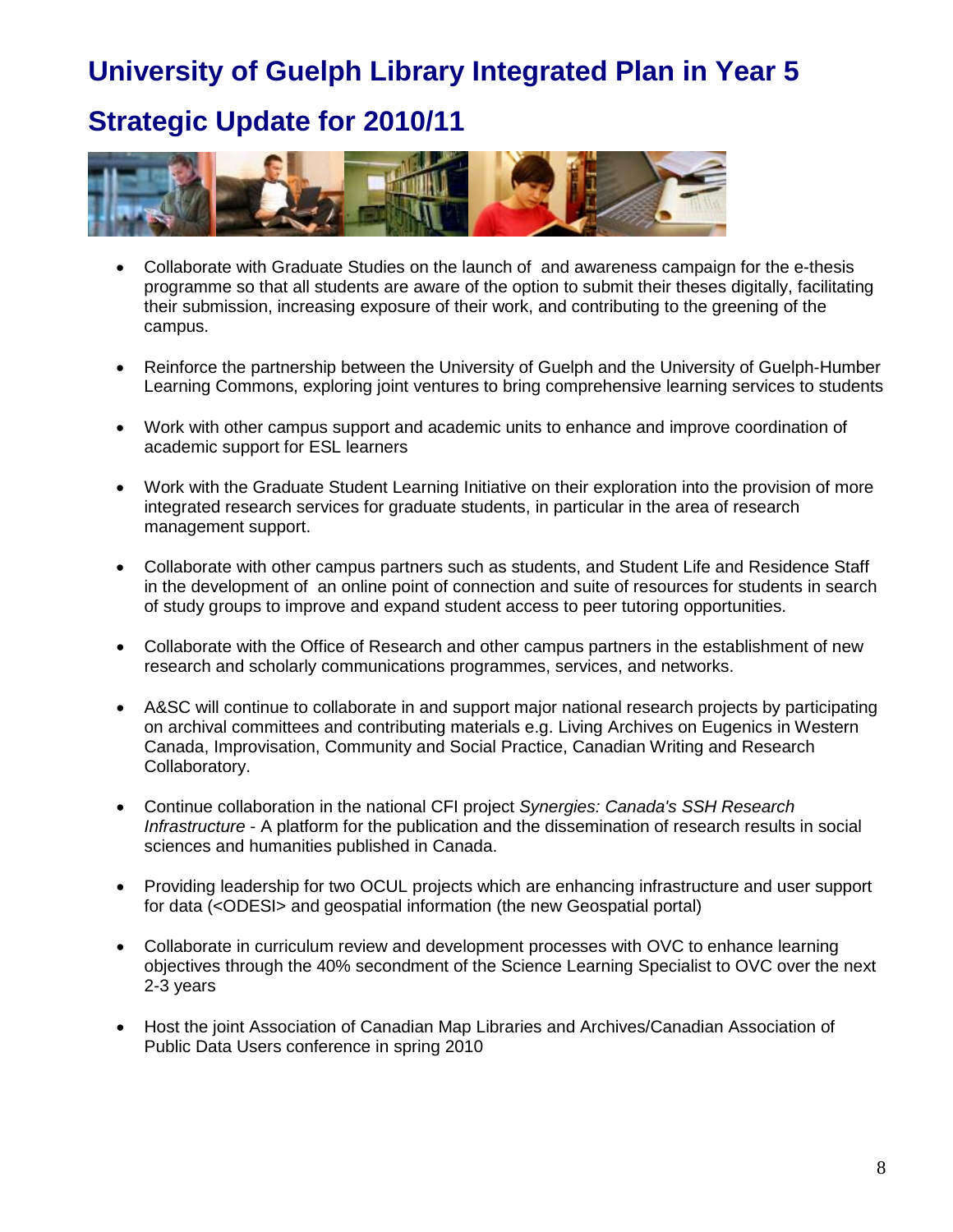## **Strategic Update for 2010/11**



**Strategic Enabler A: Develop our people** 

#### **Aligning our skills and human resources with our strategic priorities:**

- Support training and development initiatives to enable teams and staff to meet their mandates, provide new services and fill new roles as a result of the Organizational Renewal Initiative.
- Explore collaborative training opportunities with Guelph Huimber Library Services
- Seek (through Library-specific funding or collaborative partnerships) to address identified staffing needs for service growth or enhancement to support:
	- o library users with disabilities
	- o use of learning technologies
	- o information technology development work
	- o e-learning
	- o writing services

### **Strategic Enabler B: Fostering a culture of assessment**

#### **Measuring the success of our strategic priorities:**

• Further development and implementation of the Data Mart Program\* to facilitate improved access, processing and storage of data collected by the Library to assist reporting, operations and management practices. \*Data marts are centralized repositories for processed data.

#### *To measure how well we are Enriching the User Experience:*

- Analyze the results of the Winter 2010 LibQual+ assessment of library service, to determine if there are areas that require further investigation, and develop plans to improve our service.
- Evaluate student learning outcomes and information literacy skill levels by re-instituting the use the Association of Research Libraries SAILS (Standardized Assessment of Information Literacy Skills) instrument.
- Systematizing assessment of user experience. Create a user experience baseline, identifying available data and gaps, and exploring new methodologies for observing and measuring behaviours as distinct from needs
- Continue to develop effective ways of assessing the academic support services provided by the L&CS team by measuring learning outcomes and development of specific skills.
- Develop new and improved procedures and tools for capturing service activities for Library teams to enable tracking and reporting requirements and management decisions.